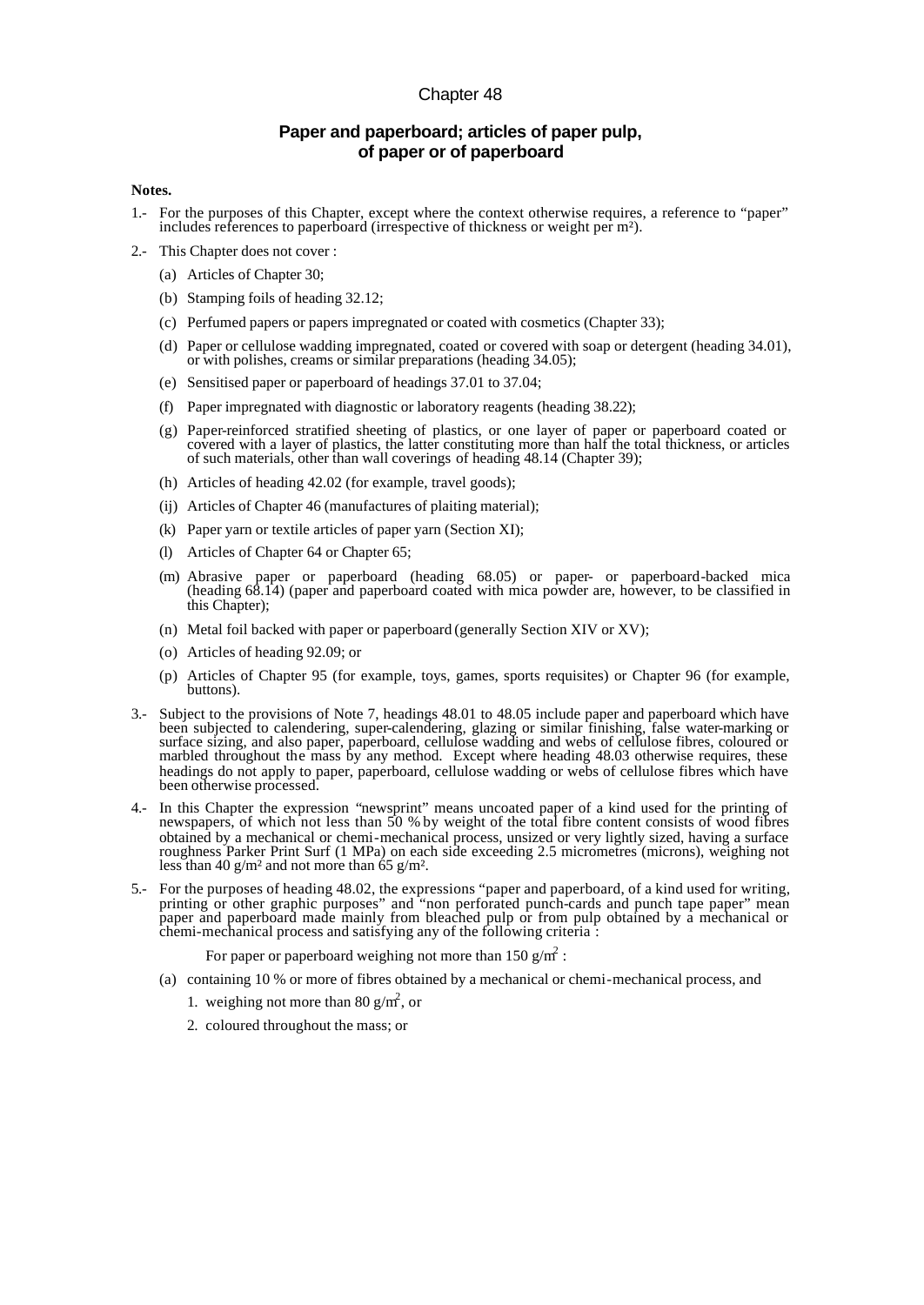- (b) containing more than 8 % ash, and
	- 1. weighing not more than 80  $g/m^2$ , or
	- 2. coloured throughout the mass; or
- (c) containing more than 3 % ash and having a brightness of 60 % or more; or
- (d) containing more than 3 % but not more than 8 % ash, having a brightness less than 60 %, and a burst index equal to or less than 2.5 kPa·m2/g; or
- (e) containing 3 % ash or less, having a brightness of 60 % or more and a burst index equal to or less than  $2.5 \text{ kPa} \cdot \text{m}^2/\text{g}$ .
	- For paper or paperboard weighing more than 150 g/m<sup>2</sup> :
- (a) coloured throughout the mass; or
- (b) having a brightness of 60 % or more, and
	- 1. a caliper of 225 micrometres (microns) or less, or
	- 2. a caliper of more than 225 micrometres (microns) but not more than 508 micrometres (microns) and an ash content of more than  $3\%$ ; or
- (c) having a brightness of less than 60 %, a caliper of 254 micrometres (microns) or less and an ash content of more than 8 %.

Heading 48.02 does not, however, cover filter paper or paperboard (including tea-bag paper) or felt paper or paperboard.

- 6.- In this Chapter "kraft paper and paperboard" means paper and paperboard of which not less than 80 % by weight of the total fibre content consists of fibres obtained by the chemical sulphate or soda processes.
- 7.- Except where the terms of the headings otherwise require, paper, paperboard, cellulose wadding and webs of cellulose fibres answering to a description in two or more of the headings 48.01 to 48.11 are to be classified under that one of such headings which occurs last in numerical order in the Nomenclature.
- 8.- Headings 48.01 and 48.03 to 48.09 apply only to paper, paperboard, cellulose wadding and webs of cellulose fibres :
	- (a) in strips or rolls of a width exceeding 36 cm; or
	- (b) in rectangular (including square) sheets with one side exceeding 36 cm and the other side exceeding 15 cm in the unfolded state.
- 9.- For the purposes of heading 48.14, the expression "wallpaper and similar wall coverings" applies only  $\mathsf{to}$ :
	- (a) Paper in rolls, of a width of not less than 45 cm and not more than 160 cm, suitable for wall or ceiling decoration :
		- (i) Grained, embossed, surface-coloured, design-printed or otherwise surface-decorated (for example, with textile flock), whether or not coated or covered with transparent protective plastics;
		- (ii) With an uneven surface resulting from the incorporation of particles of wood, straw, etc.;
		- (iii) Coated or covered on the face side with plastics, the layer of plastics being grained, embossed, coloured, design-printed or otherwise decorated; or
		- (iv) Covered on the face side with plaiting material, whether or not bound together in parallel strands or woven;
	- (b) Borders and friezes, of paper, treated as above, whether or not in rolls, suitable for wall or ceiling decoration;
	- (c) Wall coverings of paper made up of several panels, in rolls or sheets, printed so as to make up a scene, design or motif when applied to a wall.

Products on a base of paper or paperboard, suitable for use both as floor coverings and as wall coverings, are to be classified in heading 48.23.

- 10.- Heading 48.20 does not cover loose sheets or cards, cut to size, whether or not printed, embossed or perforated.
- 11.- Heading 48.23 applies, *inter alia*, to perforated paper or paperboard cards for Jacquard or similar machines and paper lace.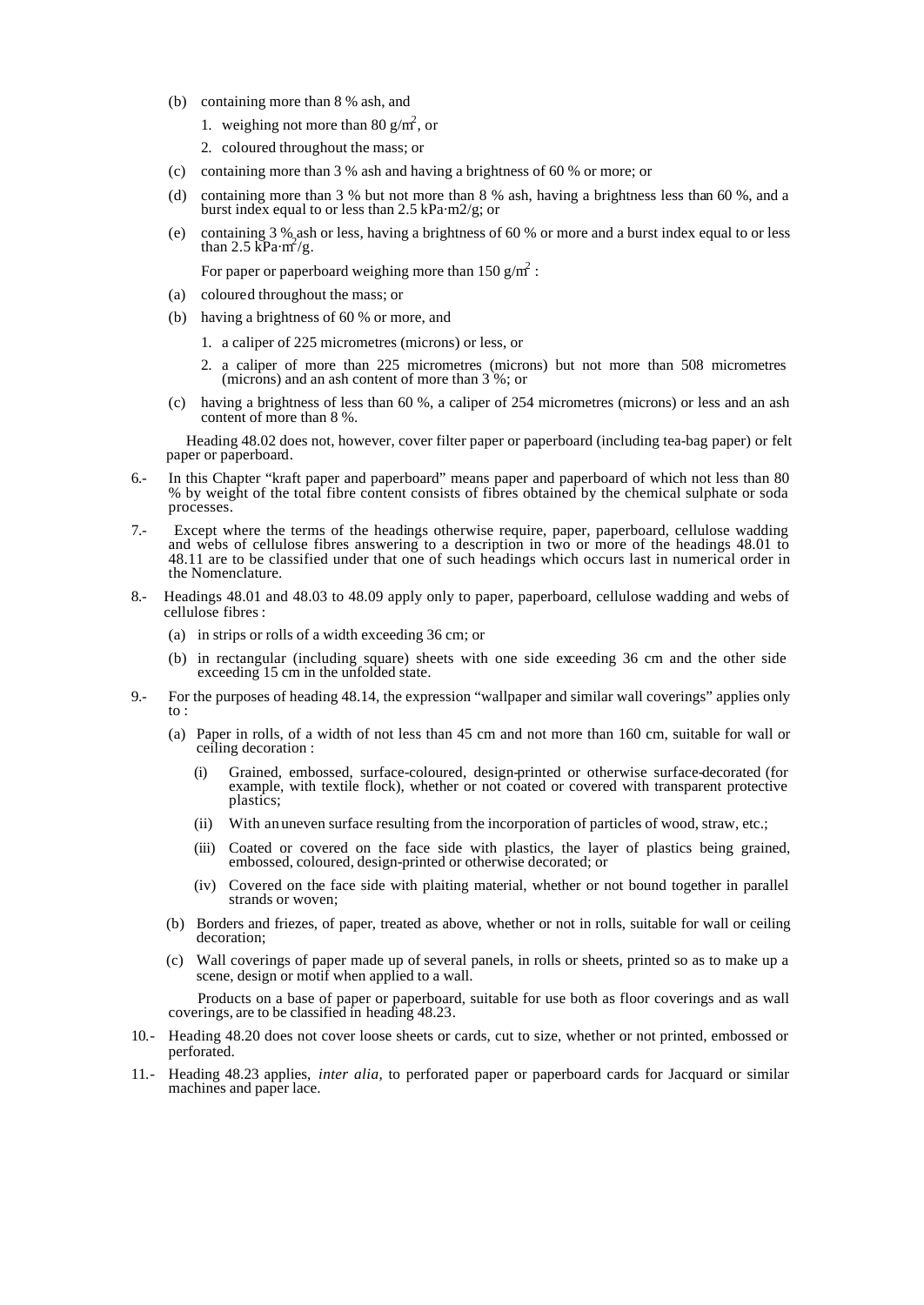12.- Except for the goods of heading 48.14 or 48.21, paper, paperboard, cellulose wadding and articles thereof, printed with motifs, characters or pictorial representations, which are not merely incidental to the primary use of the goods, fall in Chapter 49.

## **Subheading Notes.**

1.- For the purposes of subheadings 4804.11 and 4804.19, "kraftliner" means machine-finished or machine-glazed paper and paperboard, of which not less than 80 % by weight of the total fibre content consists of wood fibres obtained by the chemical sulphate or soda processes, in rolls, weighing more than 115 g/m² and having a minimum Mullen bursting strength as indicated in the following table or the linearly interpolated or extrapolated equivalent for any other weight.

| Weight $g/m^2$ | Minimum Mullen bursting strength<br>KPa |  |
|----------------|-----------------------------------------|--|
| 115            | 393                                     |  |
| 125<br>200     | 417<br>637                              |  |
| 300<br>400     | 824<br>961                              |  |
|                |                                         |  |

- 2.- For the purposes of subheadings 4804.21 and 4804.29, "sack kraft paper" means machine-finished paper, of which not less than 80 % by weight of the total fibre content consists of fibres obtained by the chemical sulphate or soda processes, in rolls, weighing not less than  $60 \text{ g/m}^2$  but not more than 115  $g/m<sup>2</sup>$  and meeting one of the following sets of specifications :
	- (a) Having a Mullen burst index of not less than 3.7 kPa·m<sup>2</sup>/g and a stretch factor of more than 4.5 % in the cross direction and of more than 2 % in the machine direction.
	- (b) Having minima for tear and tensile as indicated in the following table or the linearly interpolated equivalent for any other weight :

|                   | Minimum tear<br>mN |                                   | Minimum tensile<br>kN/m |                                   |
|-------------------|--------------------|-----------------------------------|-------------------------|-----------------------------------|
| Weight<br>$G/m^2$ | Machine            | Machine                           | Cross                   | Machine                           |
|                   | Direction          | direction plus<br>cross direction | Direction               | direction plus<br>cross direction |
| 60                | 700                | 1,510                             | 1.9                     |                                   |
| 70                | 830                | 1,790                             | 2.3                     | 7.2                               |
| 80                | 965                | 2,070                             | 2.8                     | 8.3                               |
| 100               | 1,230              | 2,635                             | 3.7                     | 10.6                              |
| 115               | 1,425              | 3,060                             | 4.4                     | 12.3                              |
|                   |                    |                                   |                         |                                   |

- 3.- For the purposes of subheading 4805.11, "semi-chemical fluting paper" means paper, in rolls, of which not less than 65 % by weight of the total fibre content consists of unbleached hardwood fibres obtained by a semi-chemical pulping process, and having a CMT 30 (Corrugated Medium Test with 30 minutes of conditioning) crush resistance exceeding 1.8 newtons/g/m<sup>2</sup> at 50 % relative humidity, at  $23 \text{ °C}$ .
- 4.- Subheading 4805.12 covers paper, in rolls, made mainly of straw pulp obtained by a semi-chemical process, weighing 130 g/m<sup>2</sup> or more, and having a CMT 30 (Corrugated Medium Test with 30 minutes of conditioning) crush resistance exceeding 1.4 newtons/ $g/m^2$  at 50 % relative humidity, at 23 °C.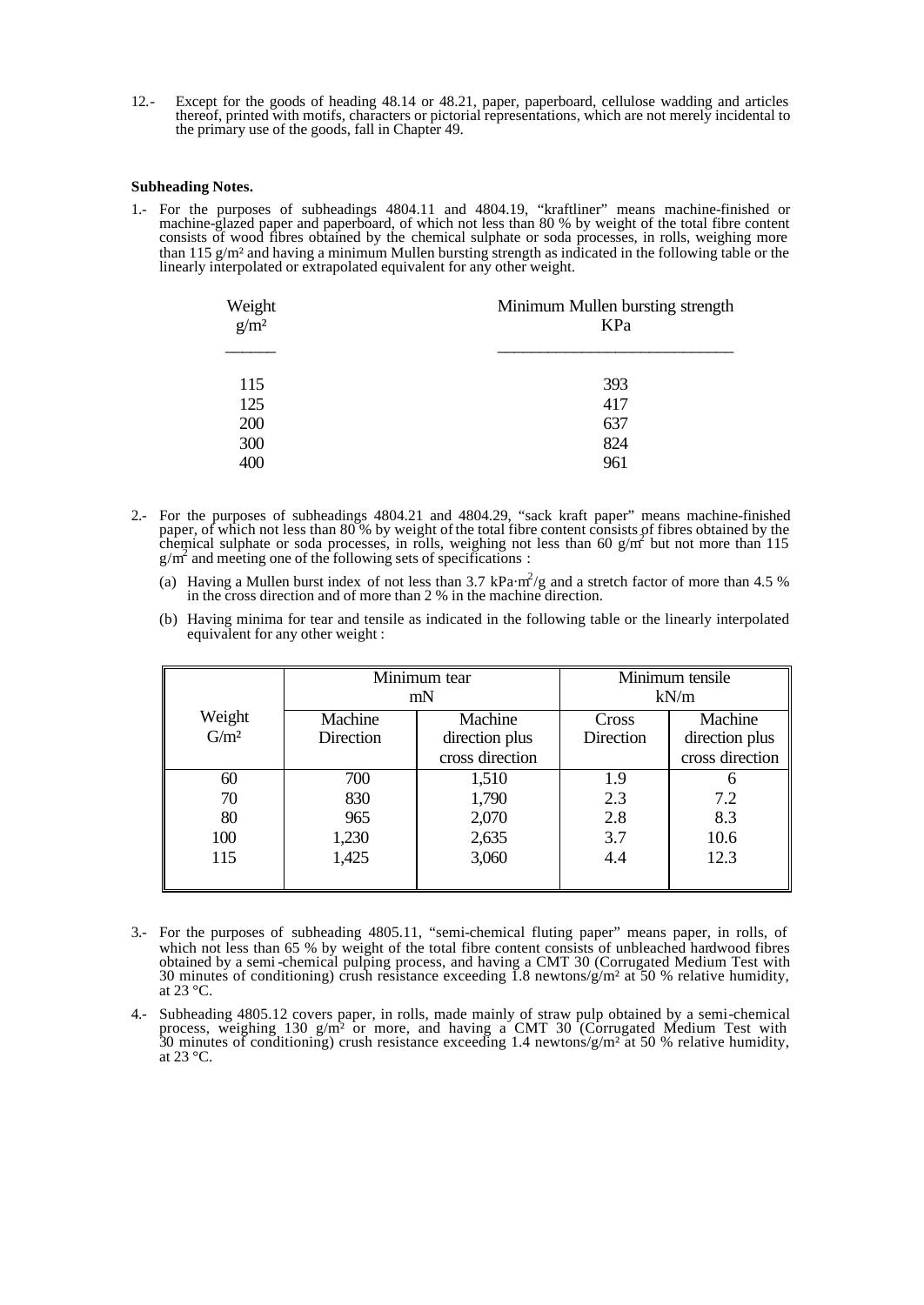- 5.- Subheadings 4805.24 and 4805.25 cover paper and paperboard made wholly or mainly of pulp of recovered (waste and scrap) paper or paperboard. Testliner may also have a surface layer of dyed paper or of paper made of bleached or unbleached non-recovered pulp. These products have a Mullen burst index of not less than 2 kPa·m<sup>2</sup>/g.
- 6.- For the purposes of subheading 4805.30, "sulphite wrapping paper" means machine-glazed paper, of which more than 40 % by weight of the total fibre content consists of wood fibres obtained by the chemical sulphite process, having an ash content not exceeding 8 % and having a Mullen burst index of<br>not less than 1.47 kPa·m /g.
- 7.- For the purposes of subheading 4810.22, "light-weight coated paper" means paper, coated on both sides, of a total weight not exceeding 72 g/m², with a coating weight not exceeding 15 g/m² per side, on a base of which not less than 50 % by weight of the total fibre content consists of wood fibres obtained by a mechanical process.

\_\_\_\_\_\_\_\_\_\_\_\_\_\_\_\_\_

| Heading | H.S.<br>Code |                                                                                                                                                                                                                                                                                                                  |
|---------|--------------|------------------------------------------------------------------------------------------------------------------------------------------------------------------------------------------------------------------------------------------------------------------------------------------------------------------|
| 48.01   | 4801.00      | Newsprint, in rolls or sheets.                                                                                                                                                                                                                                                                                   |
| 48.02   |              | Uncoated paper and paperboard, of a kind used for writing,<br>printing or other graphic purposes, and non perforated<br>punch-cards and punch tape paper, in rolls or rectangular<br>(including square) sheets, of any size, other than paper of<br>heading 48.01 or 48.03; hand-made paper and paperboard.      |
|         | 4802.10      | - Hand-made paper and paperboard                                                                                                                                                                                                                                                                                 |
|         | 4802.20      | - Paper and paperboard of a kind used as a base for photo-<br>sensitive, heat-sensitive or electro-sensitive<br>paper<br><sub>or</sub><br>paperboard                                                                                                                                                             |
|         | 4802.40      | - Wallpaper base                                                                                                                                                                                                                                                                                                 |
|         |              | - Other paper and paperboard, not containing fibres obtained by<br>a mechanical or chemi-mechanical process or of which not<br>more than 10 % by weight of the total fibre content consists of<br>such fibres:                                                                                                   |
|         | 4802.54      | Weighing less than 40 $g/m^2$<br>$\overline{\phantom{a}}$                                                                                                                                                                                                                                                        |
|         | 4802.55      | Weighing 40 g/m <sup>2</sup> or more but not more than 150 g/m <sup>2</sup> , in<br>$-$<br>rolls                                                                                                                                                                                                                 |
|         | 4802.56      | Weighing 40 g/m <sup>2</sup> or more but not more than 150 g/m <sup>2</sup> , in<br>sheets with one side not exceeding 435 mm and the other<br>side not exceeding 297 mm in the unfolded state                                                                                                                   |
|         | 4802.57      | Other, weighing $40 \text{ g/m}^2$ or more but not more than<br>$-\, -$<br>150 g/m <sup>2</sup>                                                                                                                                                                                                                  |
|         | 4802.58      | Weighing more than 150 $g/m^2$<br>$\overline{\phantom{m}}$                                                                                                                                                                                                                                                       |
|         |              | - Other paper and paperboard, of which more than 10 % by<br>weight of the total fibre content consists of fibres obtained by a<br>mechanical or chemi-mechanical process :                                                                                                                                       |
|         | 4802.61      | In rolls<br>$\overline{\phantom{m}}$                                                                                                                                                                                                                                                                             |
|         | 4802.62      | In sheets with one side not exceeding 435 mm and the other<br>$\overline{\phantom{a}}$<br>side not exceeding 297 mm in the unfolded state                                                                                                                                                                        |
|         | 4802.69      | Other<br>$-$                                                                                                                                                                                                                                                                                                     |
| 48.03   | 4803.00      | Toilet or facial tissue stock, towel or napkin stock and similar<br>paper of a kind used for household or sanitary purposes,<br>cellulose wadding and webs of cellulose fibres, whether or not<br>creped, crinkled, embossed, perforated, surface-coloured,<br>surface-decorated or printed, in rolls or sheets. |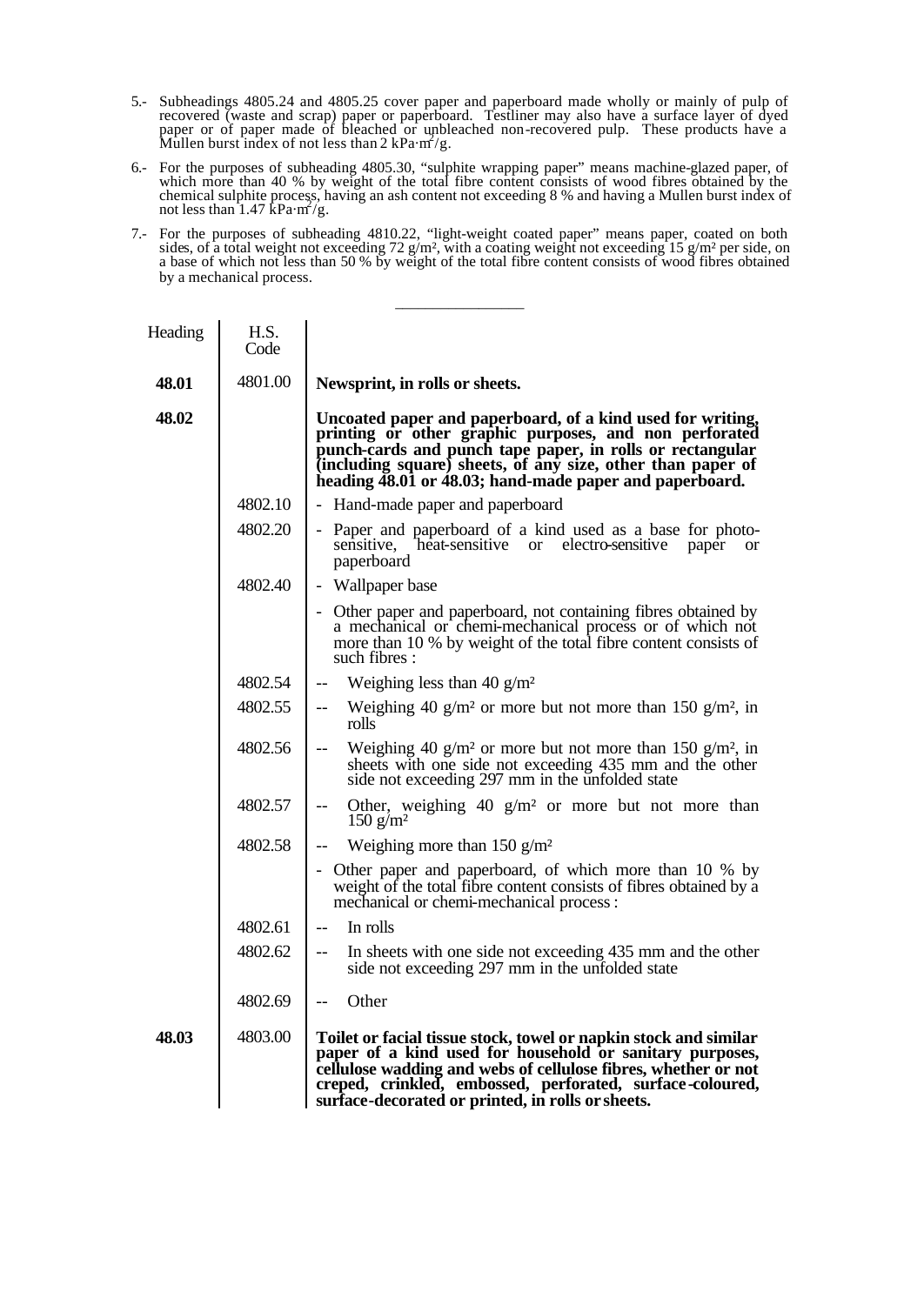| 48.04 |         | Uncoated kraft paper and paperboard, in rolls or sheets,<br>other than that of heading 48.02 or 48.03.                                                                                           |
|-------|---------|--------------------------------------------------------------------------------------------------------------------------------------------------------------------------------------------------|
|       |         | - Kraftliner:                                                                                                                                                                                    |
|       | 4804.11 | Unbleached                                                                                                                                                                                       |
|       | 4804.19 | Other<br>$\overline{\phantom{a}}$                                                                                                                                                                |
|       |         | - Sack kraft paper :                                                                                                                                                                             |
|       | 4804.21 | Unbleached                                                                                                                                                                                       |
|       | 4804.29 | Other<br>$\overline{\phantom{m}}$                                                                                                                                                                |
|       |         | - Other kraft paper and paperboard weighing $150$ g/m <sup>2</sup> or less :                                                                                                                     |
|       | 4804.31 | Unbleached                                                                                                                                                                                       |
|       | 4804.39 | Other<br>$--$                                                                                                                                                                                    |
|       |         | - Other kraft paper and paperboard weighing more than $150 \text{ g/m}^2$<br>but less than $\frac{225 \text{ g/m}^2}{ }$ :                                                                       |
|       | 4804.41 | Unbleached<br>$\overline{\phantom{m}}$                                                                                                                                                           |
|       | 4804.42 | Bleached uniformly throughout the mass and of which more<br>$\overline{\phantom{a}}$<br>than 95 % by weight of the total fibre content consists of<br>wood fibres obtained by a chemical process |
|       | 4804.49 | Other<br>$\overline{\phantom{m}}$                                                                                                                                                                |
|       |         | - Other kraft paper and paperboard weighing 225 $g/m^2$ or<br>more:                                                                                                                              |
|       | 4804.51 | Unbleached<br>$- -$                                                                                                                                                                              |
|       | 4804.52 | Bleached uniformly throughout the mass and of which more<br>than 95 % by weight of the total fibre content consists of<br>wood obtained by a chemical process                                    |
|       | 4804.59 | Other<br>$--$                                                                                                                                                                                    |
| 48.05 |         | Other uncoated paper and paperboard, in rolls or sheets, not<br>further worked or processed than as specified in Note 3 to this<br>Chapter.                                                      |
|       |         | - Fluting paper :                                                                                                                                                                                |
|       | 4805.11 | -- Semi-chemical fluting paper                                                                                                                                                                   |
|       | 4805.12 | Straw fluting paper                                                                                                                                                                              |
|       | 4805.19 | Other                                                                                                                                                                                            |
|       |         | Testliner (recycled liner board) :                                                                                                                                                               |
|       | 4805.24 | Weighing 150 $g/m2$ or less                                                                                                                                                                      |
|       | 4805.25 | Weighing more than $150$ g/m <sup>2</sup><br>$-$                                                                                                                                                 |
|       | 4805.30 | Sulphite wrapping paper                                                                                                                                                                          |
|       | 4805.40 | Filter paper and paperboard                                                                                                                                                                      |
|       | 4805.50 | Felt paper and paperboard                                                                                                                                                                        |
|       |         | Other:                                                                                                                                                                                           |
|       | 4805.91 | Weighing $150$ g/m <sup>2</sup> or less                                                                                                                                                          |
|       | 4805.92 | Weighing more than 150 g/m <sup>2</sup> but less than 225 g/m <sup>2</sup>                                                                                                                       |
|       | 4805.93 | Weighing $225$ g/m <sup>2</sup> or more<br>$-\,-$                                                                                                                                                |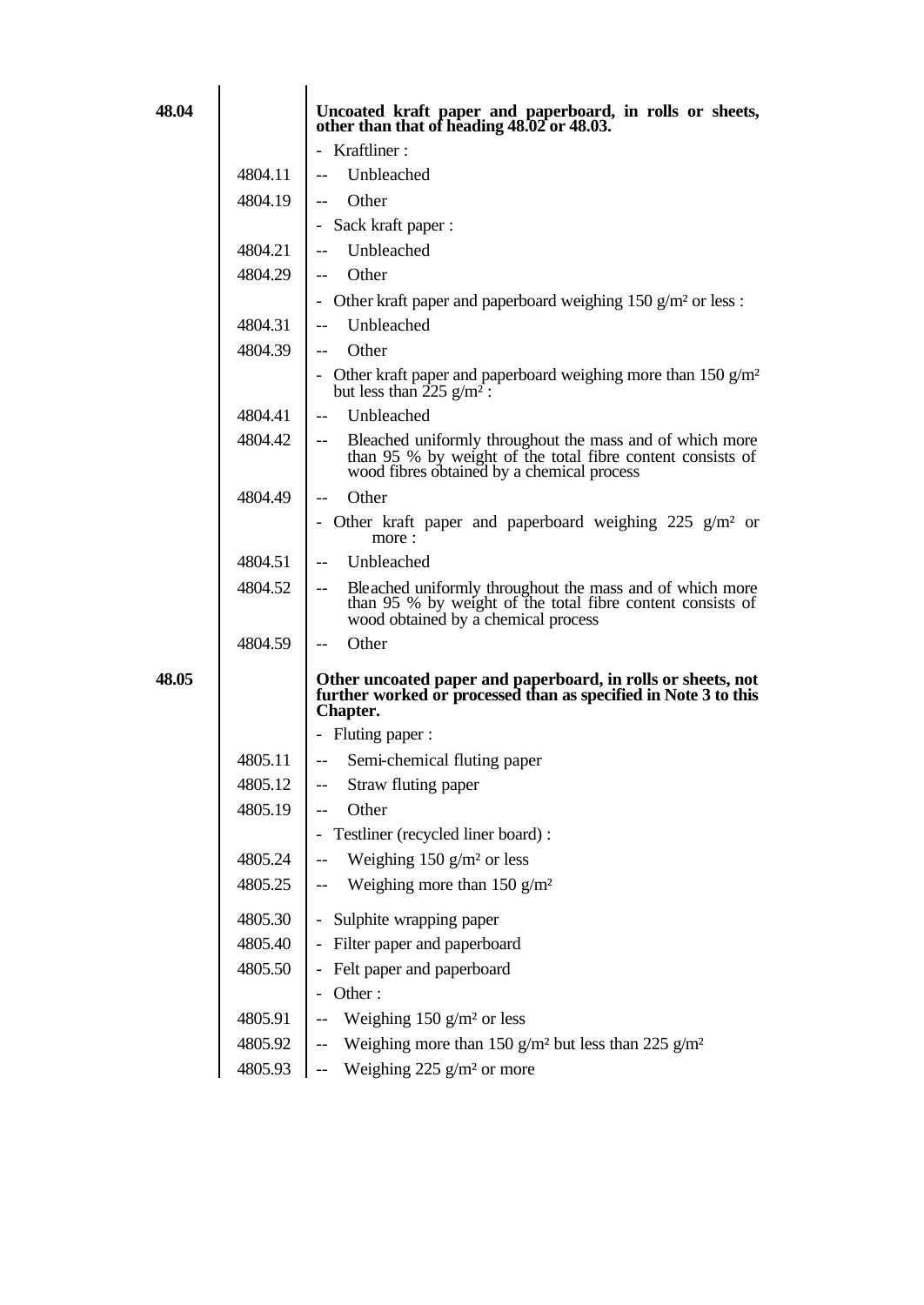| 48.06 |         | Vegetable parchment, greaseproof papers, tracing papers and<br>glassine and other glazed transparent or translucent papers,<br>in rolls or sheets.                                                                                                                                                        |
|-------|---------|-----------------------------------------------------------------------------------------------------------------------------------------------------------------------------------------------------------------------------------------------------------------------------------------------------------|
|       | 4806.10 | - Vegetable parchment                                                                                                                                                                                                                                                                                     |
|       | 4806.20 | - Greaseproof papers                                                                                                                                                                                                                                                                                      |
|       | 4806.30 | Tracing papers<br>$\overline{\phantom{a}}$                                                                                                                                                                                                                                                                |
|       | 4806.40 | Glassine and other glazed transparent or translucent papers                                                                                                                                                                                                                                               |
| 48.07 | 4807.00 | Composite paper and paperboard (made by sticking flat<br>layers of paper or paperboard together with an adhesive),<br>surface-coated or impregnated, whether or<br>not<br>not<br>internally reinforced, in rolls or sheets.                                                                               |
| 48.08 |         | Paper and paperboard, corrugated (with or without glued flat<br>surface sheets), creped, crinkled, embossed or perforated, in<br>rolls or sheets, other than paper of the kind described in<br>heading 48.03.                                                                                             |
|       | 4808.10 | - Corrugated paper and paperboard, whether or not perforated                                                                                                                                                                                                                                              |
|       | 4808.20 | Sack kraft paper, creped or crinkled, whether or not embossed<br>or perforated                                                                                                                                                                                                                            |
|       | 4808.30 | - Other kraft paper, creped or crinkled, whether or not embossed<br>or perforated                                                                                                                                                                                                                         |
|       | 4808.90 | - Other                                                                                                                                                                                                                                                                                                   |
| 48.09 |         | Carbon paper, self-copy paper and other copying or transfer<br>papers (including coated or impregnated paper for duplicator<br>stencils or offset plates), whether or not printed, in rolls or<br>sheets.                                                                                                 |
|       | 4809.20 | - Self-copy paper                                                                                                                                                                                                                                                                                         |
|       | 4809.90 | - Other                                                                                                                                                                                                                                                                                                   |
| 48.10 |         | Paper and paperboard, coated on one or both sides with<br>kaolin (China clay) or other inorganic substances, with or<br>without a binder, and with no other coating, whether or not<br>surface-coloured, surface-decorated or printed, in rolls or<br>rectangular (including square) sheets, of any size. |
|       |         | - Paper and paperboard of a kind used for writing, printing or<br>other graphic purposes, not containing fibres obtained by a<br>mechanical or chemi-mechanical process or of which not<br>more than 10 % by weight of the total fibre content consists<br>of such fibres :                               |
|       | 4810.13 | In rolls                                                                                                                                                                                                                                                                                                  |
|       | 4810.14 | In sheets with one side not exceeding 435 mm and the other<br>--<br>side not exceeding 297 mm in the unfolded state                                                                                                                                                                                       |
|       | 4810.19 | Other<br>$-$                                                                                                                                                                                                                                                                                              |
|       |         | - Paper and paperboard of a kind used for writing, printing or<br>other graphic purposes, of which more than 10 % by weight<br>of the total fibre content consists of fibres obtained by a<br>mechanical or chemi-mechanical process :                                                                    |
|       | 4810.22 | Light-weight coated paper                                                                                                                                                                                                                                                                                 |
|       | 4810.29 | Other                                                                                                                                                                                                                                                                                                     |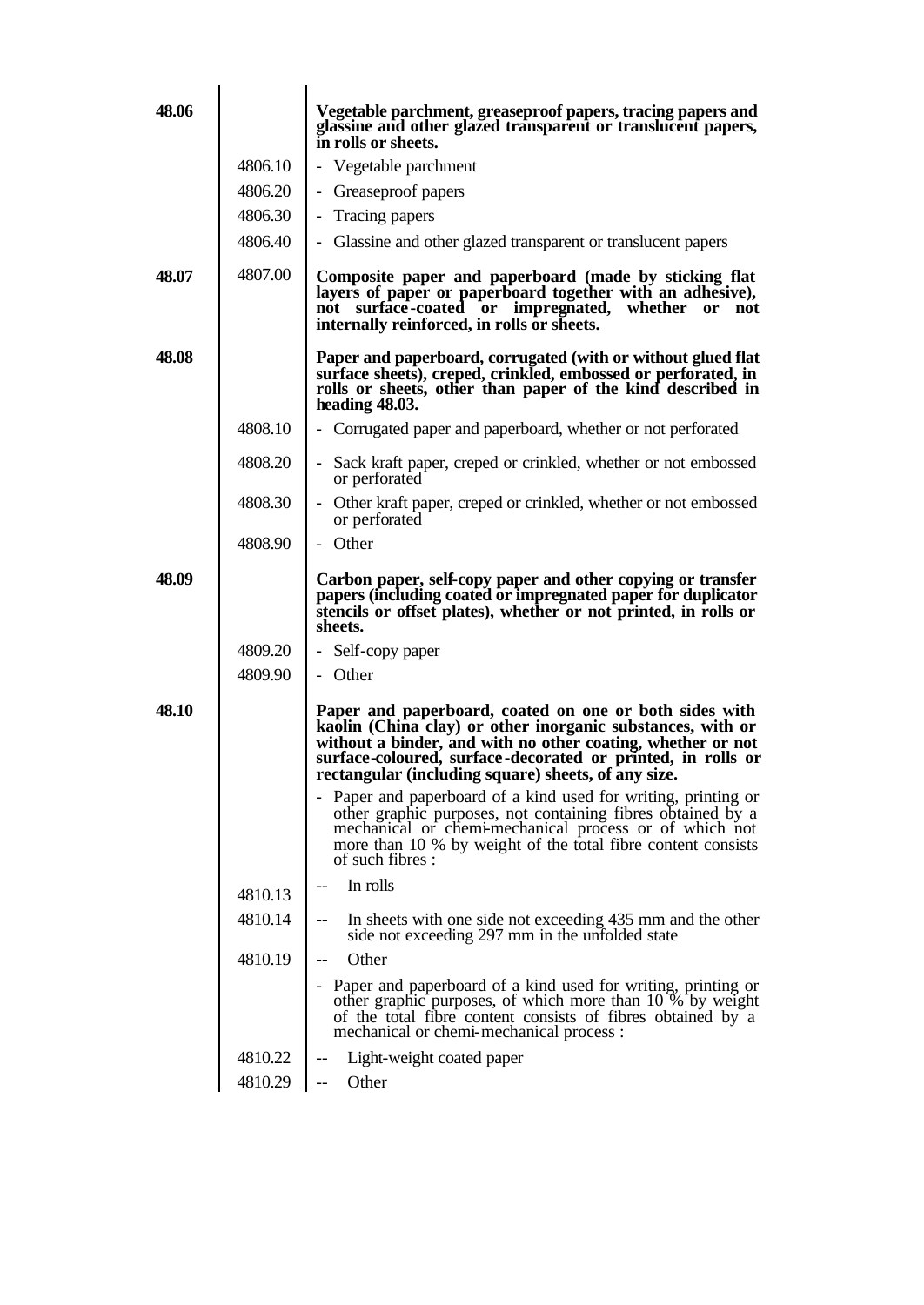|       |         | - Kraft paper and paperboard, other than that of a kind used for<br>writing, printing or other graphic purposes :                                                                                                                                                                                                                                                                                                                                                                                                                                                                                                                                          |
|-------|---------|------------------------------------------------------------------------------------------------------------------------------------------------------------------------------------------------------------------------------------------------------------------------------------------------------------------------------------------------------------------------------------------------------------------------------------------------------------------------------------------------------------------------------------------------------------------------------------------------------------------------------------------------------------|
|       | 4810.31 | Bleached uniformly throughout the mass and of which more<br>$\frac{1}{2} \frac{1}{2} \left( \frac{1}{2} \right) + \frac{1}{2} \left( \frac{1}{2} \right) + \frac{1}{2} \left( \frac{1}{2} \right) + \frac{1}{2} \left( \frac{1}{2} \right) + \frac{1}{2} \left( \frac{1}{2} \right) + \frac{1}{2} \left( \frac{1}{2} \right) + \frac{1}{2} \left( \frac{1}{2} \right) + \frac{1}{2} \left( \frac{1}{2} \right) + \frac{1}{2} \left( \frac{1}{2} \right) + \frac{1}{2} \left( \frac{1}{2} \right) + \frac{$<br>than 95 % by weight of the total fibre content consists of<br>wood fibres obtained by a chemical process, and weighing<br>150 $g/m2$ or less |
|       | 4810.32 | Bleached uniformly throughout the mass and of which more<br>than 95 % by weight of the total fibre content consists of<br>wood fibres obtained by a chemical process, and weighing<br>more than $150$ g/m <sup>2</sup>                                                                                                                                                                                                                                                                                                                                                                                                                                     |
|       | 4810.39 | Other<br>$- -$                                                                                                                                                                                                                                                                                                                                                                                                                                                                                                                                                                                                                                             |
|       |         | - Other paper and paperboard :                                                                                                                                                                                                                                                                                                                                                                                                                                                                                                                                                                                                                             |
|       | 4810.92 | Multi-ply<br>$-\, -$                                                                                                                                                                                                                                                                                                                                                                                                                                                                                                                                                                                                                                       |
|       | 4810.99 | Other<br>$--$                                                                                                                                                                                                                                                                                                                                                                                                                                                                                                                                                                                                                                              |
| 48.11 |         | Paper, paperboard, cellulose wadding and webs of cellulose<br>fibres, coated, impregnated, covered, surface-coloured,<br>surface-decorated or printed, in rolls or rectangular<br>(including square) sheets, of any size, other than goods of the kind described in heading 48.03, 48.09 or 48.10.                                                                                                                                                                                                                                                                                                                                                         |
|       | 4811.10 | - Tarred, bituminised or asphalted paper and paperboard                                                                                                                                                                                                                                                                                                                                                                                                                                                                                                                                                                                                    |
|       |         | - Gummed or adhesive paper and paperboard :                                                                                                                                                                                                                                                                                                                                                                                                                                                                                                                                                                                                                |
|       | 4811.41 | Self-adhesive<br>$\overline{\phantom{m}}$                                                                                                                                                                                                                                                                                                                                                                                                                                                                                                                                                                                                                  |
|       | 4811.49 | Other<br>$--$                                                                                                                                                                                                                                                                                                                                                                                                                                                                                                                                                                                                                                              |
|       |         | - Paper and paperboard coated, impregnated or covered with<br>plastics (excluding adhesives):                                                                                                                                                                                                                                                                                                                                                                                                                                                                                                                                                              |
|       | 4811.51 | Bleached, weighing more than 150 $g/m^2$<br>--                                                                                                                                                                                                                                                                                                                                                                                                                                                                                                                                                                                                             |
|       | 4811.59 | Other<br>$--$                                                                                                                                                                                                                                                                                                                                                                                                                                                                                                                                                                                                                                              |
|       | 4811.60 | - Paper and paperboard, coated, impregnated or covered with<br>wax, paraffin wax, stearin, oil or glycerol                                                                                                                                                                                                                                                                                                                                                                                                                                                                                                                                                 |
|       | 4811.90 | - Other paper, paperboard, cellulose wadding and webs of<br>cellulose fibres                                                                                                                                                                                                                                                                                                                                                                                                                                                                                                                                                                               |
| 48.12 | 4812.00 | Filter blocks, slabs and plates, of paper pulp.                                                                                                                                                                                                                                                                                                                                                                                                                                                                                                                                                                                                            |
| 48.13 |         | Cigarette paper, whether or not cut to size or in the form of<br>booklets or tubes.                                                                                                                                                                                                                                                                                                                                                                                                                                                                                                                                                                        |
|       | 4813.10 | - In the form of booklets or tubes                                                                                                                                                                                                                                                                                                                                                                                                                                                                                                                                                                                                                         |
|       | 4813.20 | - In rolls of a width not exceeding 5 cm                                                                                                                                                                                                                                                                                                                                                                                                                                                                                                                                                                                                                   |
|       | 4813.90 | - Other                                                                                                                                                                                                                                                                                                                                                                                                                                                                                                                                                                                                                                                    |
| 48.14 |         | Wallpaper and similar wall coverings; window transparencies<br>of paper.                                                                                                                                                                                                                                                                                                                                                                                                                                                                                                                                                                                   |
|       | 4814.10 | - "Ingrain" paper                                                                                                                                                                                                                                                                                                                                                                                                                                                                                                                                                                                                                                          |
|       | 4814.20 | - Wallpaper and similar wall coverings, consisting of paper<br>coated or covered, on the face side, with a grained, embossed,<br>coloured, design-printed or otherwise decorated layer of<br>plastics                                                                                                                                                                                                                                                                                                                                                                                                                                                      |
|       | 4814.90 | - Other                                                                                                                                                                                                                                                                                                                                                                                                                                                                                                                                                                                                                                                    |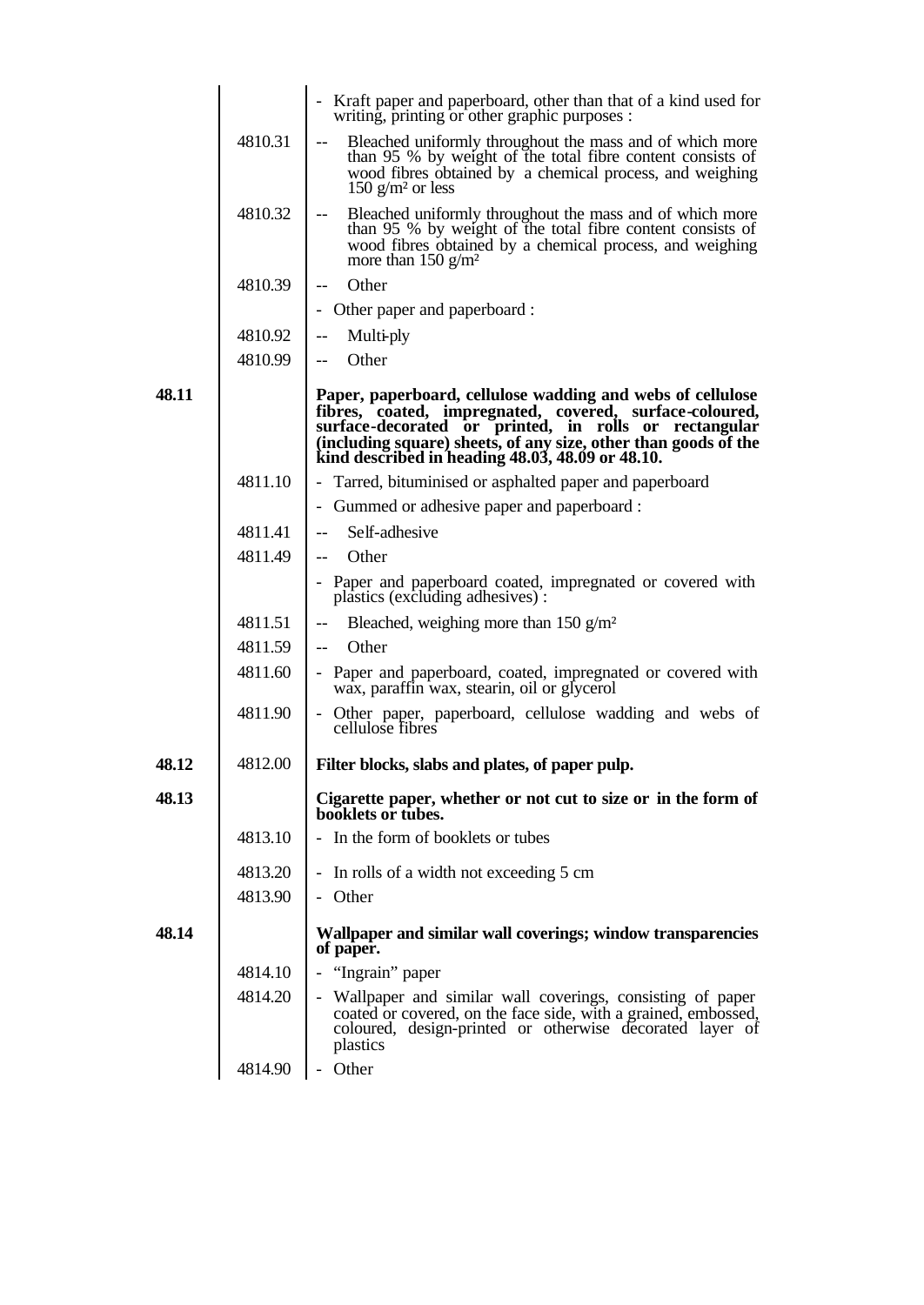| [48.15] |         |                                                                                                                                                                                                                                                                                                                                                                                                                                                                                                              |
|---------|---------|--------------------------------------------------------------------------------------------------------------------------------------------------------------------------------------------------------------------------------------------------------------------------------------------------------------------------------------------------------------------------------------------------------------------------------------------------------------------------------------------------------------|
| 48.16   |         | Carbon paper, self-copy paper and other copying or transfer<br>papers (other than those of heading 48.09), duplicator stencils<br>and offset plates, of paper, whether or not put up in boxes.                                                                                                                                                                                                                                                                                                               |
|         | 4816.20 | - Self-copy paper                                                                                                                                                                                                                                                                                                                                                                                                                                                                                            |
|         | 4816.90 | - Other                                                                                                                                                                                                                                                                                                                                                                                                                                                                                                      |
| 48.17   |         | Envelopes, letter cards, plain postcards and correspondence<br>cards, of paper or paperboard; boxes, pouches, wallets and<br>writing compendiums, of paper or paperboard, containing an<br>assortment of paper stationery.                                                                                                                                                                                                                                                                                   |
|         | 4817.10 | - Envelopes                                                                                                                                                                                                                                                                                                                                                                                                                                                                                                  |
|         | 4817.20 | - Letter cards, plain postcards and correspondence cards                                                                                                                                                                                                                                                                                                                                                                                                                                                     |
|         | 4817.30 | - Boxes, pouches, wallets and writing compendiums, of paper<br>or paperboard, containing an assortment of paper stationery                                                                                                                                                                                                                                                                                                                                                                                   |
| 48.18   |         | Toilet paper and similar paper, cellulose wadding or webs of<br>cellulose fibres, of a kind used for household or sanitary<br>purposes, in rolls of a width not exceeding 36 cm, or cut to<br>size or shape; handkerchiefs, cleansing tissues, towels,<br>tablecloths, serviettes, napkins for babies, tampons, bed sheets<br>and similar household, sanitary or hospital articles, articles of<br>apparel and clothing accessories, of paper pulp, paper,<br>cellulose wadding or webs of cellulose fibres. |
|         | 4818.10 | - Toilet paper                                                                                                                                                                                                                                                                                                                                                                                                                                                                                               |
|         | 4818.20 | Handkerchiefs, cleansing or facial tissues and towels                                                                                                                                                                                                                                                                                                                                                                                                                                                        |
|         | 4818.30 | - Tablecloths and serviettes                                                                                                                                                                                                                                                                                                                                                                                                                                                                                 |
|         | 4818.40 | - Sanitary towels and tampons, napkins and napkin liners for<br>babies and similar sanitary articles                                                                                                                                                                                                                                                                                                                                                                                                         |
|         | 4818.50 | - Articles of apparel and clothing accessories                                                                                                                                                                                                                                                                                                                                                                                                                                                               |
|         | 4818.90 | - Other                                                                                                                                                                                                                                                                                                                                                                                                                                                                                                      |
| 48.19   |         | Cartons, boxes, cases, bags and other packing containers, of<br>paper, paperboard, cellulose wadding or webs of cellulose<br>fibres; box files, letter trays, and similar articles, of paper or paperboard of a kind used in offices, shops or the like.                                                                                                                                                                                                                                                     |
|         | 4819.10 | Cartons, boxes and cases, of corrugated paper or paperboard                                                                                                                                                                                                                                                                                                                                                                                                                                                  |
|         | 4819.20 | - Folding cartons, boxes and cases, of non-corrugated paper or<br>paperboard                                                                                                                                                                                                                                                                                                                                                                                                                                 |
|         | 4819.30 | Sacks and bags, having a base of a width of 40 cm or more<br>$\overline{\phantom{0}}$                                                                                                                                                                                                                                                                                                                                                                                                                        |
|         | 4819.40 | Other sacks and bags, including cones<br>$\overline{\phantom{0}}$                                                                                                                                                                                                                                                                                                                                                                                                                                            |
|         | 4819.50 | Other packing containers, including record sleeves<br>$\overline{\phantom{0}}$                                                                                                                                                                                                                                                                                                                                                                                                                               |
|         | 4819.60 | Box files, letter trays, storage boxes and similar articles, of a<br>$\overline{\phantom{a}}$<br>kind used in offices, shops or the like                                                                                                                                                                                                                                                                                                                                                                     |